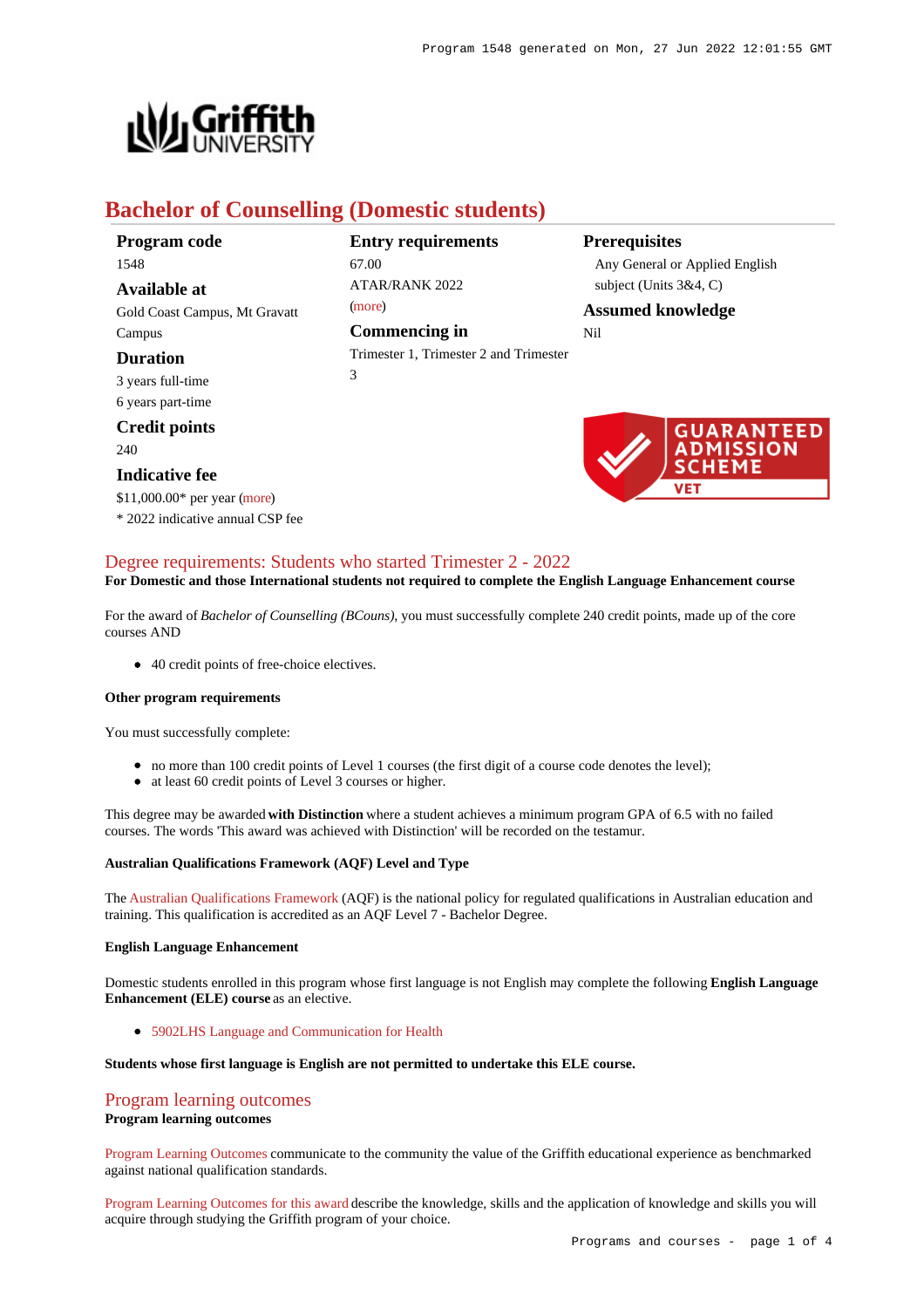### [Course list: Students starting Trimester 2 - 2022](https://www148.griffith.edu.au/programs-courses/Program/1548/Courses/Domestic#course-list-content)

**Course offering information in program structures is a guide only. Please check the actual offering information in the Course Catalogue.**

**Note: Students must check the prerequisite and incompatible requirements before selecting any course within this program.**

#### **Year 1**

You must complete the following courses:

| <b>Trimester</b> | Course code | Requirement            | Course title                                           | $\mathbf{C}\mathbf{P}$ |
|------------------|-------------|------------------------|--------------------------------------------------------|------------------------|
| Tri $2,3$        | 1002PSY     | Core to Program        | Introduction to Psychology 2                           | 10                     |
| Tri 2,3          | 1003PSY     | Core to Program        | Research Methods and Statistics in Psychology          | 10                     |
| Tri 2            | 1018PSY     | Core to Program        | Counselling Skills                                     | 10                     |
| Tri 1,2 or 3     |             |                        | Free-choice elective                                   | 10                     |
|                  |             |                        | <b>OR</b>                                              |                        |
| Tri 2            | 5902LHS     | English<br>Enhancement | Language and Communication for Health (see Note)<br>1) | 10                     |
| Tri 1,3          | 1001PSY     | Core to Program        | Introduction to Psychology 1                           | 10                     |
| Tri 1,3          | 1011PSY     | Core to Program        | Psychology in Professional Contexts                    | 10                     |
| Tri 1            | 1008PSY     | Core to Program        | <b>Interpersonal Skills</b>                            | 10                     |
| Tri 1,2 or 3     |             |                        | Free-choice elective                                   | 10                     |

Note 1: Students required to undertake the English Language Enhancement course must complete 5902LHS in their first trimester of study.

#### **Year 2**

You must complete the following courses:

| <b>Trimester</b> | Course code | Requirement        | Course title                                                  | $\bf CP$ |
|------------------|-------------|--------------------|---------------------------------------------------------------|----------|
| Tri 2            | 3007HSV     | Core to<br>Program | Ethics and Professional Practice                              | 10       |
| Tri 2            | 2018PSY     | Core to<br>Program | Group Facilitation and Coaching Skills                        | 10       |
| Tri 2            | 3002LFC     | Core to<br>Program | Community Internship and Partnerships for SDGs                | 10       |
| Tri 2            | 2008PSY     | Core to<br>Program | Social and Cultural Psychology                                | 10       |
| Tri 1            | 2020PSY     | Core to<br>Program | Career Psychology and Counselling                             | 10       |
| Tri 1            | 2015PSY     | Core to<br>Program | Developmental Psychology                                      | 10       |
| Tri $1,3$        | 2012HSV     | Core to<br>Program | Case Management for Human Service and Health<br>Professionals | 10       |
| Tri 1            | 3005PSY     | Core to<br>Program | Counselling Theory and Practice                               | 10       |

#### **Year 3**

You must complete the following courses: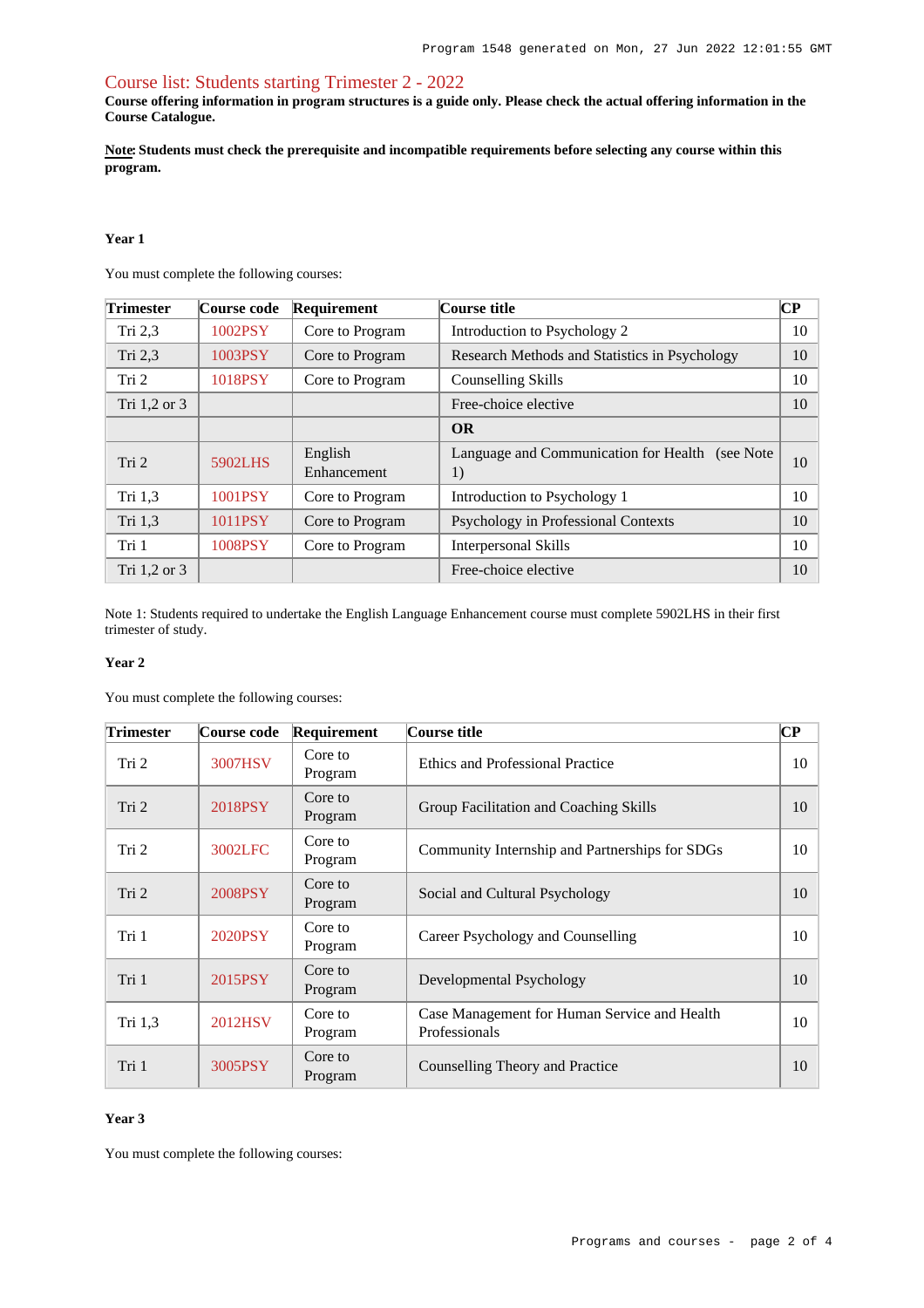Program 1548 generated on Mon, 27 Jun 2022 12:01:55 GMT

| <b>Trimester</b> | Course code | Requirement     | Course title                                 | $\overline{\mathbf{CP}}$ |
|------------------|-------------|-----------------|----------------------------------------------|--------------------------|
| Tri 1            | 3014PSY     | Core to Program | Counselling Practicum 1: Applying Theory     | 10                       |
| Tri 1            | 3016PSY     | Core to Program | Counselling Development 1                    | 10                       |
| Tri 2            | 3009PSY     | Core to Program | Abnormal Psychology                          | 10                       |
| Tri 2            | 3015PSY     | Core to Program | Counselling Practicum 2: Reflective Practice | 10                       |
| Tri <sub>2</sub> | 3017PSY     | Core to Program | Counselling Development 2                    | 10                       |
| Tri 1            | 3121MED     | Core to Program | First Peoples Health and Practice            | 10                       |
| Tri $1,2$ or $3$ |             |                 | Free-choice electives                        | 20                       |

# Electives (1 available) Free-choice electives

You may select free-choice electives from the list below or any [Undergraduate free-choice elective/s](https://www148.griffith.edu.au/programs-courses/Search/Results?SearchRequestType=CourseCatalogue&AcademicCareerName=UGRD&IsFreeChoiceElective=True) offered across the University provided prerequisites are met. If you require guidance, please liaise with your Program Director.

When selecting a course, you are responsible for checking the trimester, year, campus and mode of offer. If the course is an inperson offering, you must be able to attend classes on the campus of offer. Some courses outside the School of Applied Psychology may require permission from the Course Convenor.